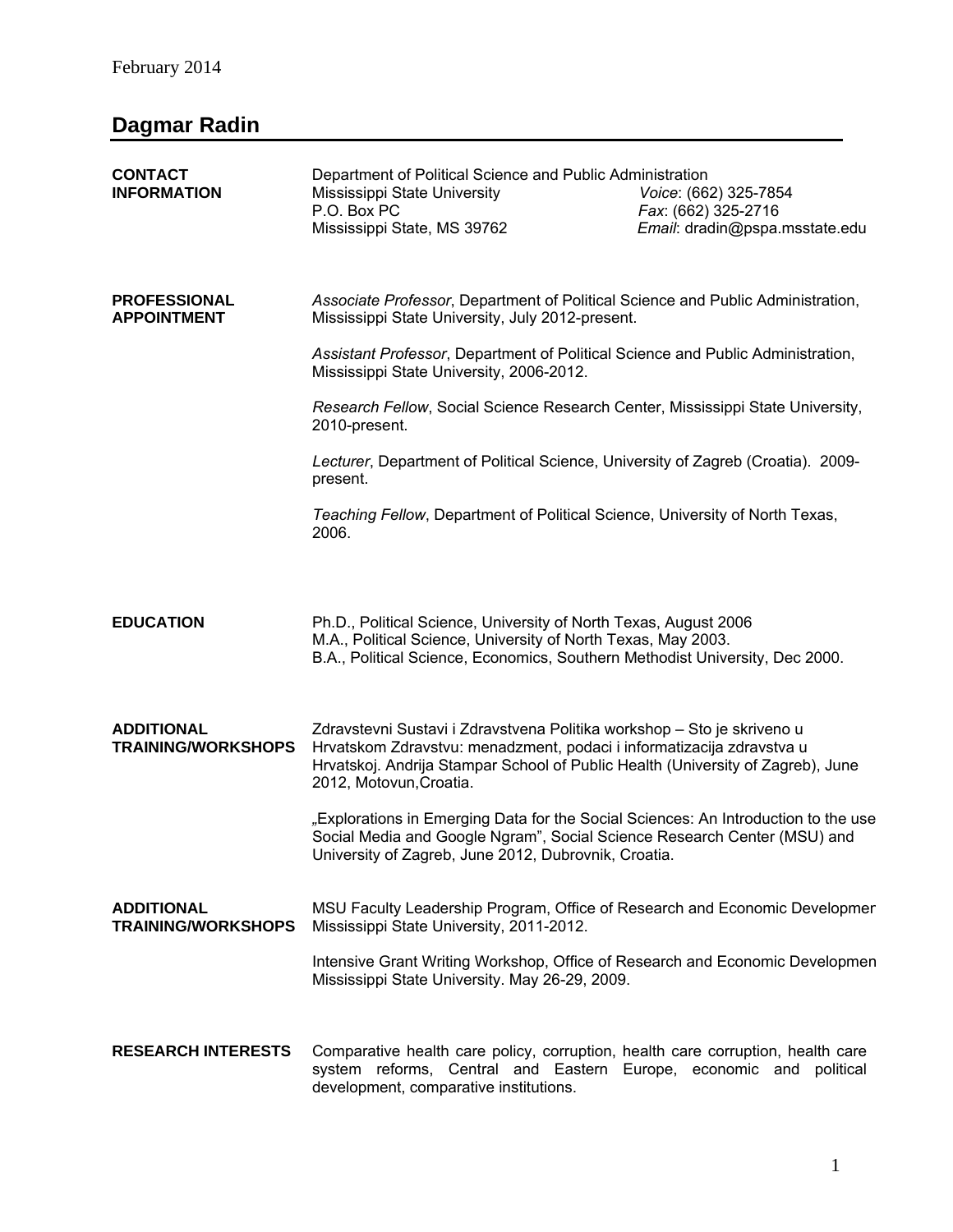**JOURNAL ARTICLES Radin, Dagmar** and Brian Shoup. "Party Instability, Institutional Incentive, and Corruption in Emerging Democracies". *Croatian and Comparative Public Administration,* Forthcoming.

> **Radin, Dagmar. "**Effect of EU membership on health care systems of member countries of Central and Eastern Europe", *Croatian Political Science Review*, 2013, Vol.50, no.5: 141-154.

> **Radin, Dagmar. "**Does corruption undermine trust in health care? Results from public opinion polls in Croatia", *Social Science & Medicine*, 2013, Vol. 98: 46-53.

**Radin, Dagmar** and Aleksandar Džakula, "Has Anyone Seen it? Health Care in Croatian Elections", *East European Politics and Societies,* 2012, Vol. 26, no.1.

**Radin, Dagmar,** Aleksandar Džakula and Vanesa Benković, "Health Care Issues in Croatian Elections 2005-2010: Series of Public Opinion Surveys", *Croatian Medical Journal*. 2011. Vol. 52.

Buchanan, Robert, **Dagmar Radin**, and Chunfeng Huang, "Caregiver Burden and Informal Care Provided to People with Multiple Sclerosis", *International Journal of Multiple Sclerosis*, 2011, Vol. 13.

Buchanan, Robert, **Dagmar Radin**, and Chunfeng Huang, "Burden Among Male Caregivers Assisting People with Multiple Sclerosis", Gender *Medicine*, 2010, Vol. 6, no. 7.

Buchanan, Robert, **Dagmar Radin**, Bonnie Chakravorty, and Tuula Tyry, "Perceptions of Informal Caregivers: Health and Support Services Provided to People with Multiple Sclerosis", *Disability and Rehabilitation*, 2010.

Buchanan, Robert, **Dagmar Radin,** Li Zhu, and Chunfeng Huang, "Caregiver Perceptions Associated with Risk of Nursing Home Admission for People with Multiple Sclerosis", *Disability and Health*, 2010, Vol. 3.

Buchanan, Robert, **Dagmar Radin**, Bonnie Chakravorty, and Tuula Tyry, "Informal Care Giving to More Disabled People with Multiple Sclerosis", *Disability and Rehabilitation*, 2009, Volume 31. No. 15.

**Radin, Dagmar**, "Too Ill to Find the Cure? Corruption, Institutions, and Health Care Sector Performance in the New Democracies of Central and Eastern Europe", *East European Politics and Societies*, 2009, Volume 23, No. 1: 105- 125.

**Radin, Dagmar,** "World Bank Funding and Health Care Sector Performance in Central and Eastern Europe", *International Political Science Review*, 2008, Volume 29, No. 3.

Mason, David, Patrick Brandt, Mehmet Gurses, Nicolai Petrovsky, and **Dagmar Radin**, "When and How the Fighting Stops: Explaining the Duration and Outcome of Civil Wars". *Defence and Peace Economics,* 2008, Vol. 19, No. 6.

Buchanan, Robert, Li Zhu, Randolph Schiffer, **Dagmar Radin** and Wesley James, "Rural/Urban Analyses of Health-Related Quality of Life Among People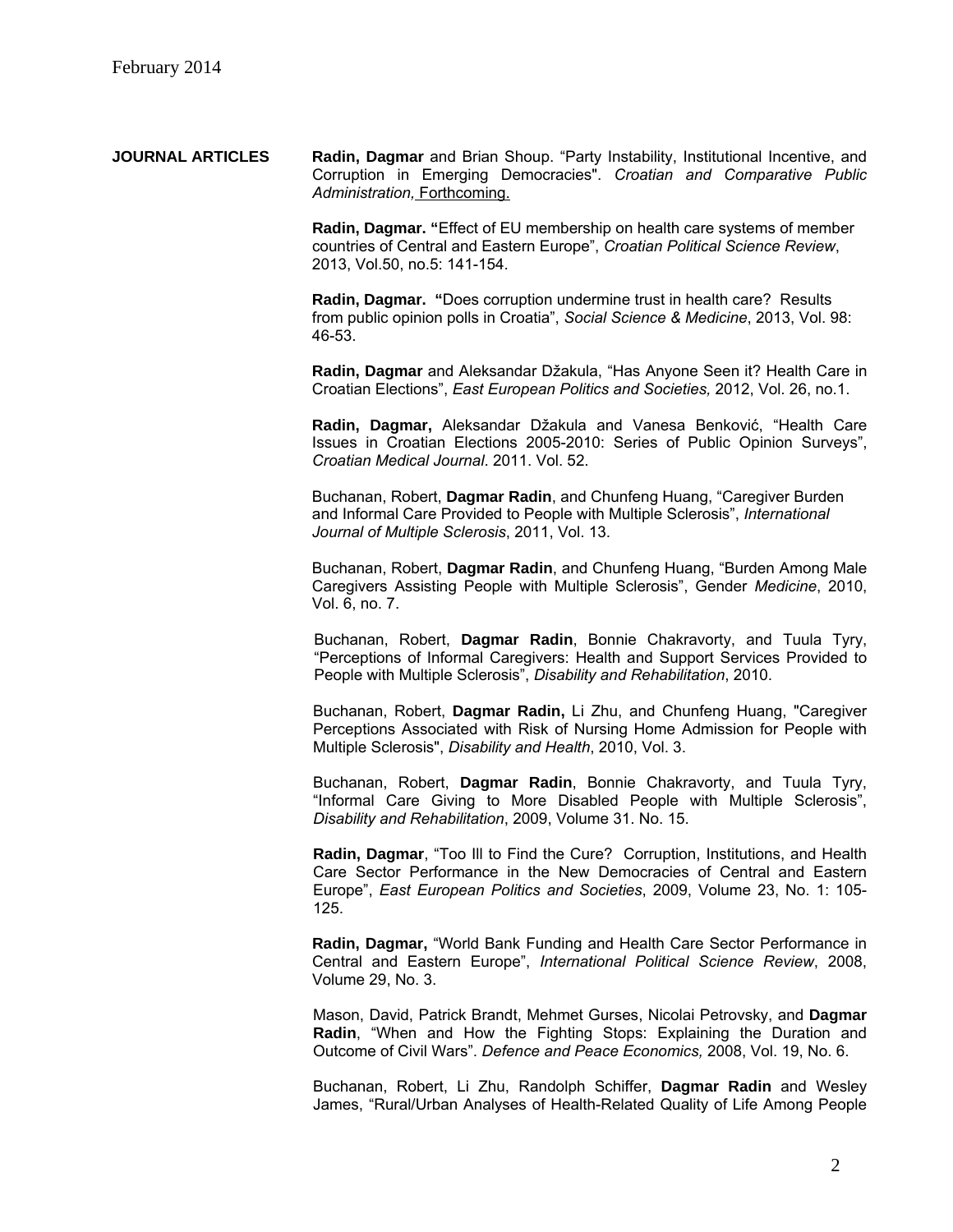with Multiple Sclerosis". *Journal of Rural Health*, 2008, Vol. 24, No. 3.

**Radin, Dagmar**. "The Impact of the World Bank on Health Care Reform in Transitional Economies". *Croatian Political Science Review*, 2004, Volume 40, No. 5.

**BOOK CHAPTERS Radin, Dagmar** and Aleksandar Džakula, "Zdravstvo kao tema hrvatskih izbora" ("Health Care Focus in Croatian Elections"), in *Stranke i Javne Politike (Political Parties and Public Policy)* (editor Zdravko Petak). Biblioteka Politicka Misao: Zagreb. December 2008.

> Buchanan, Robert, **Dagmar Radin**, Bonnie J. Chakravorty and Tuula Tyry "Gender Comparisons of People with Multiple Sclerosis Receiving Informal Care", in *Women and Multiple Sclerosis* (editors Duane O. Mahony and Anrai de Burca). Nova Science Publishers. 2009.

**INVITED ARTICLES**  2010. Andrew Roberts' *The Quality of Democracy in Eastern Europe: Public Preferences and Policy Reforms*, New York, NY: Cambridge University Press, 2009. *Comparative Political Studies*. Vol. 43, No.7.

> 2010. "(Ne) moguća Misija: Američka Zdravstvena Reforma" ("Mission (Im)possible: US Health Care Reform"), *Političke Analize* (*Political Analysis)*. Vol. 1, No. 2.

## **SELECTED WORK**

**IN PROGESS** "The effect of austerity measures on corruption. A preliminary study of European countries". In progress.

**RESEARCH GRANTS AND APPLICATIONS**  John C. Stennis Summer Research Grant, Mississippi State University, \$5,000 (Funded), co-Pi with Brian Shoup, 2012 (Funded).

> From Tractors to *Terroir*: The Long History of European-US Conflict and Collaboration on Ideas of Landscape, Environment, Agricultural Practices and Food Policy (co-PI). EU CENTERS OF EXCELLENCE 2011-14 (Declined).

Creating Access through Mississippi Delta Health System Improvements (Health Systems Planning), co-PI (with Arthur Cosby, Heather Hannah, and the Harvard School of Public Health and Harvard Law School), Delta Health Alliance, 2010, \$199,974 (Funded).

Academic Excellence Fund Grant, Mississippi State University, 2010-2011, \$1,250 (Funded).

Local Government Resilience during Natural Disasters, SERRI (Department of Homeland Security), 2009, \$412,000 (Declined).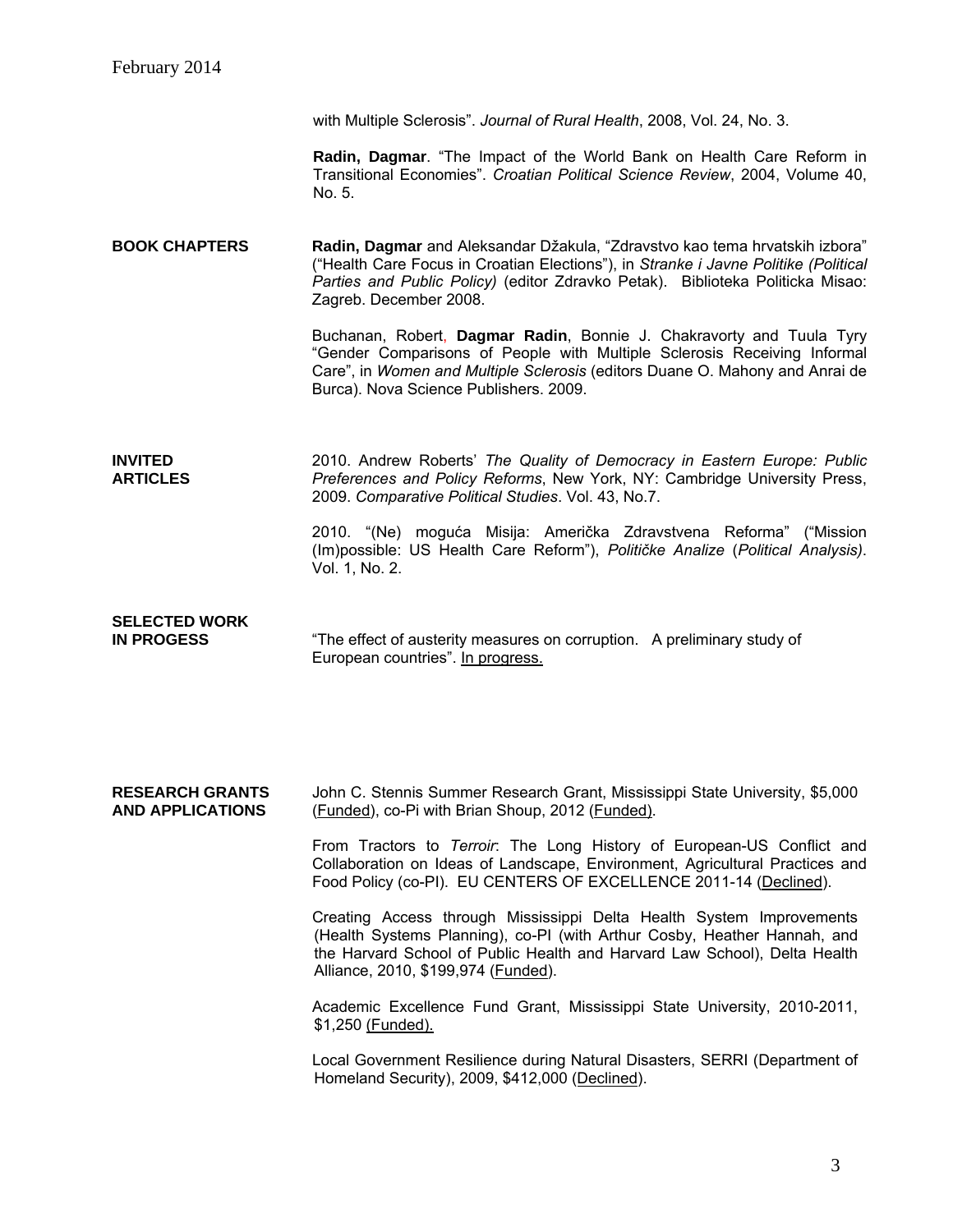Your Researchers and Professionals Grant, Unity Through Knowledge Fund, 2009, \$85,000 (Declined).

 The Impact of Natural Disasters on Vulnerable Groups: a Study of the Mississippi Gulf Coast Communities, Mississippi Alabama Sea Grant Consortium, \$98,770 (Declined).

Academic Excellence Fund Grant, Mississippi State University, 2008-2009, \$3250 (Funded).

John C. Stennis Summer Research Grant, Mississippi State University, 2008, \$5,000 (Funded).

Your Researchers and Professionals Grant, Unity Through Knowledge Fund, 2007, \$85,000 (Declined).

Ralph E. Powe Junior Faculty Award, Oakridge Associated Universities, 2008 \$21,400 (Declined).

John C. Stennis Summer Research Grant, Mississippi State University, 2007, \$5,000 (Funded).

Research Initiation Proposal, Mississippi State University, 2007, \$10,000 (Declined).

American Council on Learned Societies, 2006 (Declined).

Open Society Institute Global Supplemental Grant, Soros Foundation, 2005- 2006, \$3,000 (Funded).

## **CONFERENCE PAPERS** "Impact of EU Membership on health care systems of Central and East European countries, presented at the *Annual Meeting of the Midwest Political Science Association* in Chicago, IL, April, 2013.

"Does health care corruption undermine trust in public health care? Results from public opinion polls in Croatia", presented at the *Annual Meeting of the Midwest Political Science Association* in Chicago, IL, 12-15, April, 2012.

 "Health Care in Croatian Elections, 2005-2009", presented at the *Second Congress of Preventive Medicine*, Zagreb, Croatia, October 2010.

"Party Instability, Institutional Incentive, and Corruption in Emerging Democracies", presented at the *Annual Meeting of the Midwest Political Science Association* in Chicago, IL, April, 2010.

"Why no one can see the Pink Elephant in the Room: health care corruption in Croatia" to be presented at the *Annual Meeting of the Midwest Political Science Association* in Chicago, IL, April, 2010.

"The effect of socio demographic factors and experience on health care system public evaluation in Croatia". Presented at the *Annual Meeting of the Midwest Political Science Association* in Chicago, IL, April 2-5, 2009.

"Health care importance in Croatia during the 2005 and 2007 elections",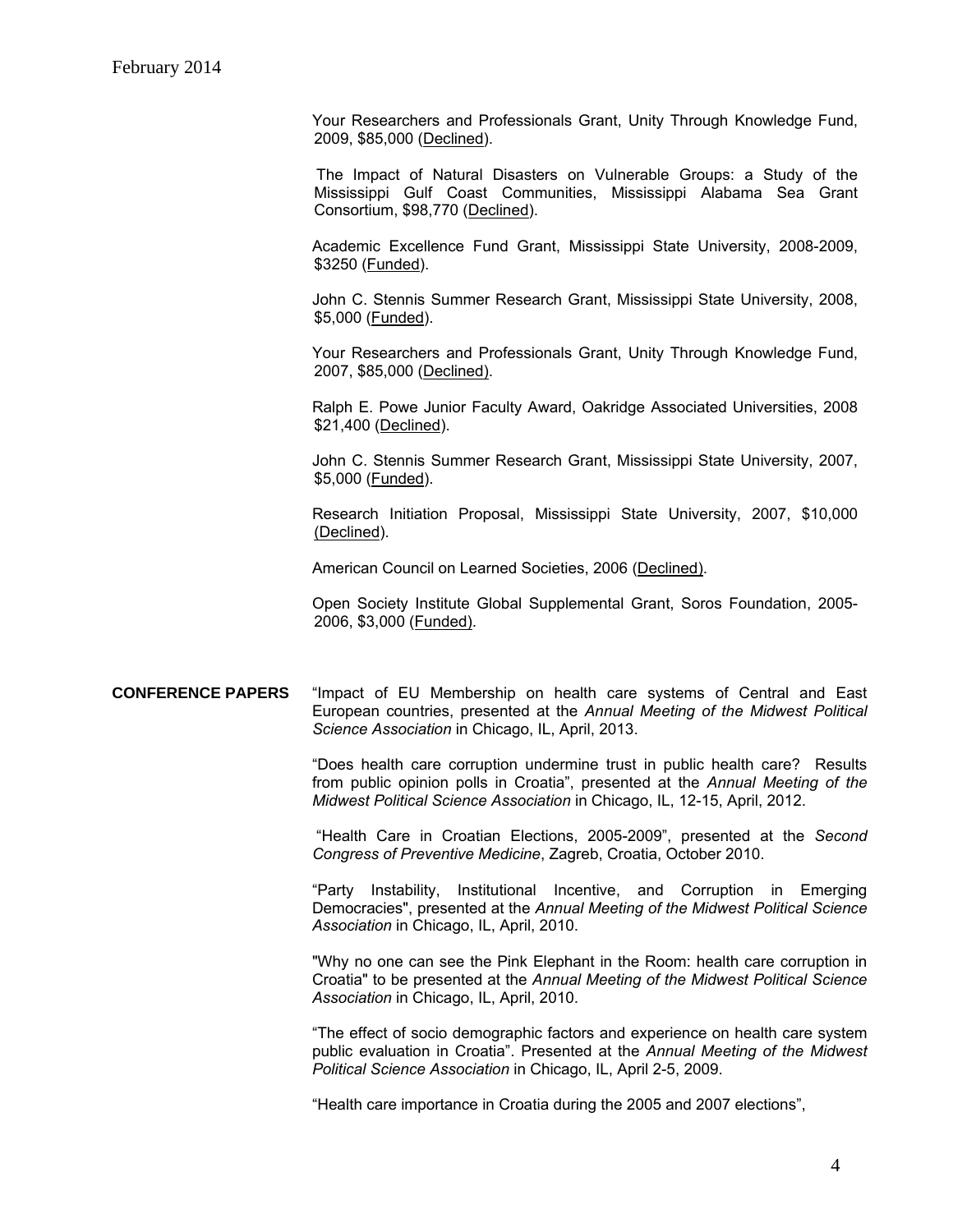Presented at the *International Political Science Association* Public Policy section conference in Dubrovnik, Croatia, June 14-17, 2008.

"The position of Health Care in the 2007 Croatian Parliamentary Elections" Presented at the *Annual Meeting of the Midwest Political Science Association* in Chicago, IL, April 3-7 2008.

"Corruption, Institutions, and Health Care Success in Central and Eastern Europe, 1980-2002". Presented at the Open Society Institute GSGP Spring Conference 2006 in New York City, NY, March 22-25, 2006

**"**Corruption, Institutions, and Health Care Success in Central and Eastern Europe, 1980-2002". Presented at the *Annual Meeting of the Midwest Political Science Association* in Chicago, IL, April 2006.

"The Impact of Structural Adjustment Loans and Trade on Civil War Duration", with Amber Aubone and Madhav Joshi. Presented at the *Annual Meeting of the Midwest Political Science Association* in Chicago, IL, April 2005.

"Never Lasting Peace: Explaining the Duration of Civil War", with P. Brandt, T.D. Mason, M. Gurses, P. Mcleod, and N. Petrovsky. Presented at th*e* Annual Meeting of the *International Studies Association* in Honolulu, Hawaii, March 2005.

"The Impact of World Bank Support on the Health Care Reforms in Transitional Economies". Presented at the Annual Meeting of the *Midwest Political Science Association* in Chicago, IL, April 2004.

"The Domestic Politics of Entering International Communities: an Exploratory Analysis". Presented at the Annual Meeting of the *Southwest International Studies Association*, San Antonio, TX, April 2003.

"Factors Involved in the Process of Democratization; Croatia: A Case Study". Presented at the Annual Meeting of the *Midwest International Studies Association* in St. Louis, MO, October 2000.

**INVITED PRESENTATIONS** "What is comparative politics?" Presentation in *Introduction to Global Studies*  class, Mississippi State University, October 2012.

> "What do they think? Health care in Croatian Elections, 2005-2009", Department of Agricultural Economics, Mississippi State University, November 2010.

> "The Fall of the Berlin Wall and Yugoslav Politics", Commemoration of the 20<sup>th</sup> Anniversary of the fall of the Berlin Wall, Mitchell Memorial Library, Mississippi State University., November 2009.

> "Health care as public policy", Presentation in *Social Issues* class (Department of Economics), October 2009.

> "Health Care Systems", Presentation at the University of Zagreb, Faculty of Political Science, June 2008.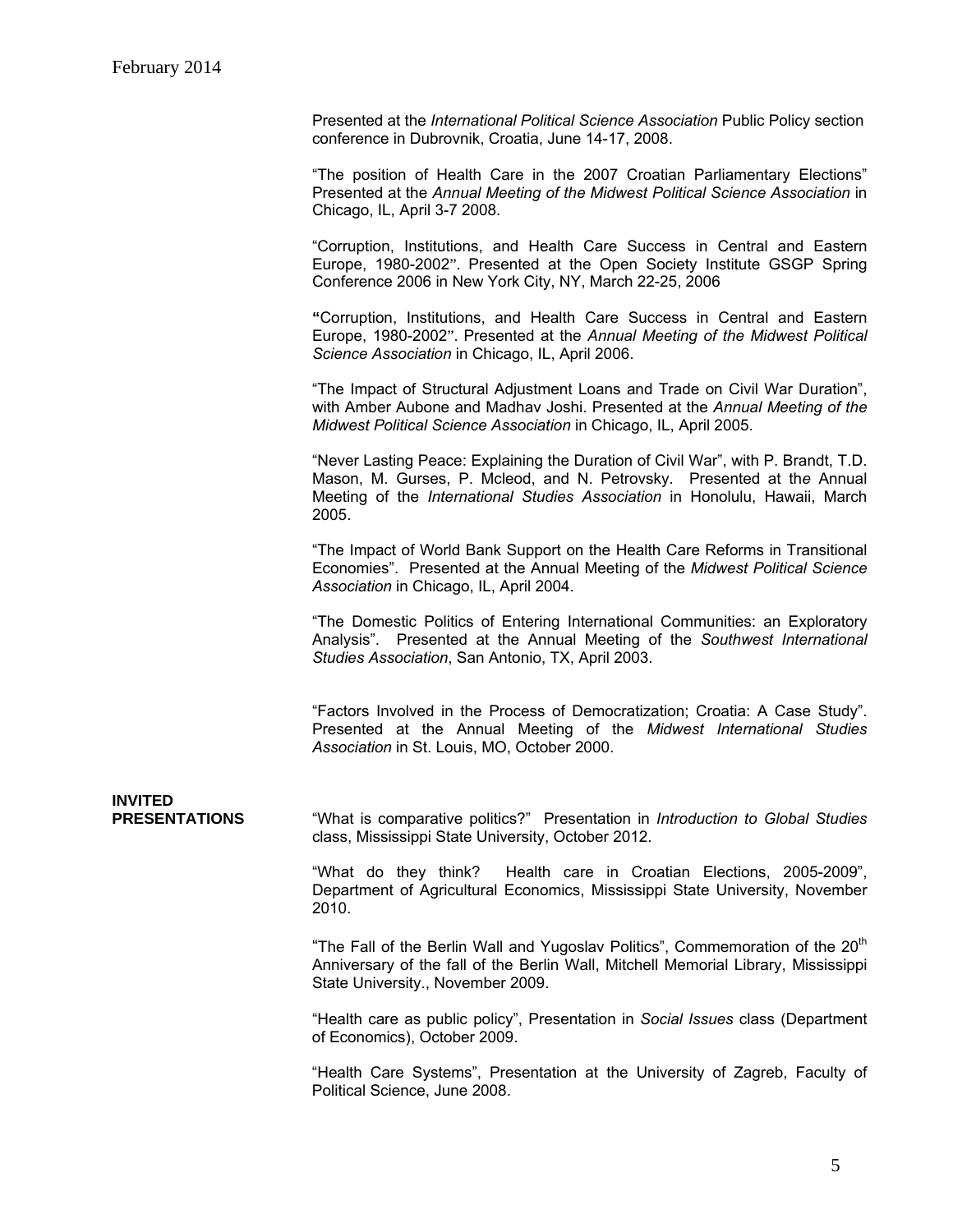| College of Arts and Sciences Outstanding Research Award, Mississippi State<br>University, 2012.                                                                                                                                                                                                                                                                                                                                                                                                  |  |
|--------------------------------------------------------------------------------------------------------------------------------------------------------------------------------------------------------------------------------------------------------------------------------------------------------------------------------------------------------------------------------------------------------------------------------------------------------------------------------------------------|--|
| Sam B. McAlister Award for Outstanding Graduate Student in Political Science,<br>Department of Political Science, University of North Texas, 2006.                                                                                                                                                                                                                                                                                                                                               |  |
| Pender Scholarship, Department of Political Science, University of North Texas,<br>2004-2006.                                                                                                                                                                                                                                                                                                                                                                                                    |  |
| Doctoral Student Scholarship, Toulouse School of Graduate Studies, University<br>of North Texas, 2003-2005.                                                                                                                                                                                                                                                                                                                                                                                      |  |
| Robert Stewart Hyer Honor Society, Southern Methodist University, 1999-2000.                                                                                                                                                                                                                                                                                                                                                                                                                     |  |
| President's Honor Roll, Southern Methodist University, 1998-2000.                                                                                                                                                                                                                                                                                                                                                                                                                                |  |
| Dallas Area Community College Scholarship, Southern Methodist University,<br>1998-2000, full cost of tuition (about \$17,000 per year).                                                                                                                                                                                                                                                                                                                                                          |  |
| Alpha Phi Theta Honor Society, Richland College, 1998-1999.                                                                                                                                                                                                                                                                                                                                                                                                                                      |  |
|                                                                                                                                                                                                                                                                                                                                                                                                                                                                                                  |  |
| <b>Research Skills:</b><br>Multivariate Regression<br>Maximum Likelihood Estimation<br><b>Event History</b>                                                                                                                                                                                                                                                                                                                                                                                      |  |
| Language Skills:<br>Fluent in English, Croatian, Italian, and Slovakian.<br>Moderate knowledge of Spanish and German.                                                                                                                                                                                                                                                                                                                                                                            |  |
| <b>Mississippi State University</b><br>Comparative Institutions (upper division undergraduate/MA) *<br>Democracy and Democratization (upper division undergraduate/MA) *<br>Politics of Developing Nations (upper division undergraduate/MA) *<br>Introduction to Comparative Politics (honors undergraduate)<br>Introduction to Comparative Politics (undergraduate)<br>Comparative Health Care Systems and Policy (PhD course) *<br>East European Politics (upper division undergraduate/MA) * |  |
| * New course developed                                                                                                                                                                                                                                                                                                                                                                                                                                                                           |  |
| University of North Texas<br>Introduction to American Politics (Undergraduate)                                                                                                                                                                                                                                                                                                                                                                                                                   |  |
|                                                                                                                                                                                                                                                                                                                                                                                                                                                                                                  |  |
| <b>Committee Chair</b><br>Hrvoje Beclin, PhD in progress, University of Zagreb<br>Robbie Clapper, MA completed 2008                                                                                                                                                                                                                                                                                                                                                                              |  |
|                                                                                                                                                                                                                                                                                                                                                                                                                                                                                                  |  |